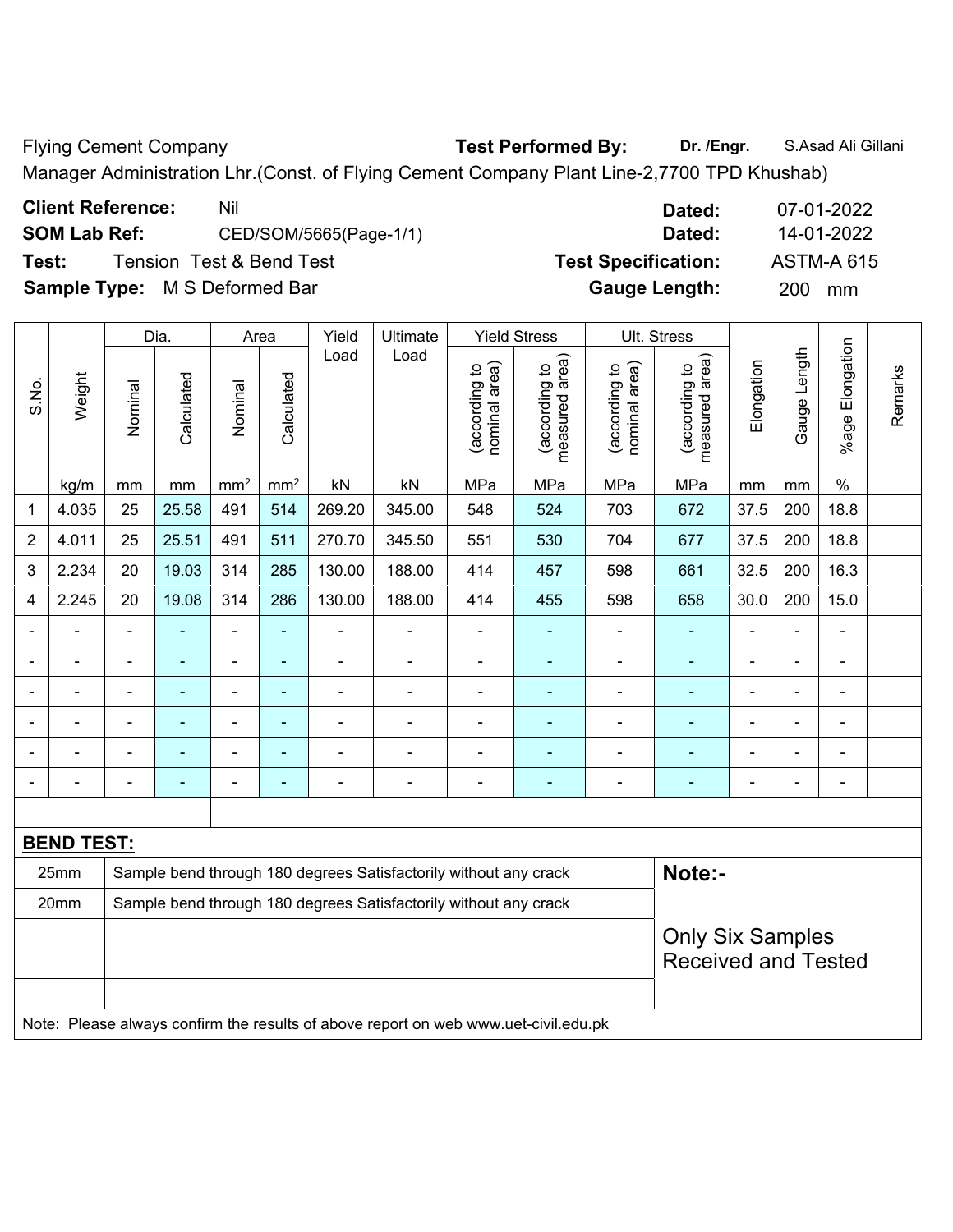Haris & Company **Test Performed By:** Dr. /Engr. **S.Asad Ali Gillani Hari** Dr. /Engr. **B.Asad Ali Gillani** 

Lahore.(Project: Jazz Lahore Improvements Plan 2021) (Site Jazz)

| <b>Client Reference:</b>             | 0014                     | Dated:                     | 14-01-2022        |
|--------------------------------------|--------------------------|----------------------------|-------------------|
| <b>SOM Lab Ref:</b>                  | CED/SOM/5668(Page-1/1)   | Dated:                     | 14-01-2022        |
| Test:                                | Tension Test & Bend Test | <b>Test Specification:</b> | <b>ASTM-A 615</b> |
| <b>Sample Type:</b> M S Deformed Bar |                          | <b>Gauge Length:</b>       | 200<br>mm         |

|                |                   |                                                                                                | Dia.           |                          | Area            | Yield          | Ultimate                                                                            |                                | <b>Yield Stress</b>             |                                | Ult. Stress                     |                |                |                          |         |
|----------------|-------------------|------------------------------------------------------------------------------------------------|----------------|--------------------------|-----------------|----------------|-------------------------------------------------------------------------------------|--------------------------------|---------------------------------|--------------------------------|---------------------------------|----------------|----------------|--------------------------|---------|
| S.No.          | Weight            | Nominal                                                                                        | Calculated     | Nominal                  | Calculated      | Load           | Load                                                                                | nominal area)<br>(according to | (according to<br>measured area) | nominal area)<br>(according to | (according to<br>measured area) | Elongation     | Gauge Length   | Elongation<br>%age       | Remarks |
|                | kg/m              | mm                                                                                             | mm             | mm <sup>2</sup>          | mm <sup>2</sup> | kN             | kN                                                                                  | MPa                            | MPa                             | MPa                            | MPa                             | mm             | mm             | $\%$                     |         |
| 1              | 3.887             | 25                                                                                             | 25.11          | 491                      | 495             | 180.00         | 272.70                                                                              | 367                            | 364                             | 556                            | 551                             | 37.5           | 200            | 18.8                     |         |
| $\overline{2}$ | 2.288             | 20                                                                                             | 19.27          | 314                      | 292             | 146.00         | 192.50                                                                              | 465                            | 501                             | 613                            | 661                             | 30.0           | 200            | 15.0                     |         |
| 3              | 1.680             | 16                                                                                             | 16.51          | 201                      | 214             | 110.70         | 135.50                                                                              | 551                            | 518                             | 674                            | 634                             | 30.0           | 200            | 15.0                     |         |
| 4              | 0.959             | 12                                                                                             | 12.47          | 113                      | 122             | 70.20          | 88.70                                                                               | 621                            | 575                             | 784                            | 727                             | 27.5           | 200            | 13.8                     |         |
|                | ä,                | $\blacksquare$                                                                                 | $\blacksquare$ | $\blacksquare$           | ä,              | ÷,             | ÷,                                                                                  | $\qquad \qquad \blacksquare$   | $\blacksquare$                  | $\blacksquare$                 | $\blacksquare$                  | ä,             | ä,             | $\blacksquare$           |         |
|                | ä,                | $\blacksquare$                                                                                 | $\blacksquare$ | $\blacksquare$           | $\blacksquare$  | $\blacksquare$ | $\blacksquare$                                                                      | $\blacksquare$                 | $\blacksquare$                  | ä,                             | $\blacksquare$                  |                | ä,             | $\blacksquare$           |         |
|                | $\blacksquare$    | $\blacksquare$                                                                                 | $\blacksquare$ | $\overline{\phantom{a}}$ | $\blacksquare$  | $\blacksquare$ | $\overline{\phantom{a}}$                                                            |                                | $\blacksquare$                  | ۰                              | $\blacksquare$                  | $\blacksquare$ | $\blacksquare$ | $\blacksquare$           |         |
|                |                   |                                                                                                |                | $\blacksquare$           | ÷.              | $\blacksquare$ | $\overline{\phantom{0}}$                                                            | $\blacksquare$                 | $\blacksquare$                  |                                |                                 |                |                | $\overline{\phantom{a}}$ |         |
|                |                   |                                                                                                |                | $\blacksquare$           |                 |                | $\blacksquare$                                                                      | $\blacksquare$                 | ۳                               |                                | $\blacksquare$                  |                |                | $\overline{a}$           |         |
|                | L,                | $\blacksquare$                                                                                 |                | $\blacksquare$           | $\blacksquare$  | $\blacksquare$ | $\blacksquare$                                                                      | -                              | $\overline{a}$                  | ÷                              | $\blacksquare$                  |                | L              | L,                       |         |
|                |                   |                                                                                                |                |                          |                 |                |                                                                                     |                                |                                 |                                |                                 |                |                |                          |         |
|                | <b>BEND TEST:</b> |                                                                                                |                |                          |                 |                |                                                                                     |                                |                                 |                                |                                 |                |                |                          |         |
|                | 25mm              |                                                                                                |                |                          |                 |                | Sample bend through 180 degrees Satisfactorily without any crack                    |                                |                                 |                                | Note:-                          |                |                |                          |         |
|                | 20mm              |                                                                                                |                |                          |                 |                | Sample bend through 180 degrees Satisfactorily without any crack                    |                                |                                 |                                |                                 |                |                |                          |         |
|                | 16mm              | Sample bend through 180 degrees Satisfactorily without any crack<br><b>Only Eight Samples</b>  |                |                          |                 |                |                                                                                     |                                |                                 |                                |                                 |                |                |                          |         |
|                | 12mm              | <b>Received and Tested</b><br>Sample bend through 180 degrees Satisfactorily without any crack |                |                          |                 |                |                                                                                     |                                |                                 |                                |                                 |                |                |                          |         |
|                |                   |                                                                                                |                |                          |                 |                |                                                                                     |                                |                                 |                                |                                 |                |                |                          |         |
|                |                   |                                                                                                |                |                          |                 |                | Note: Please always confirm the results of above report on web www.uet-civil.edu.pk |                                |                                 |                                |                                 |                |                |                          |         |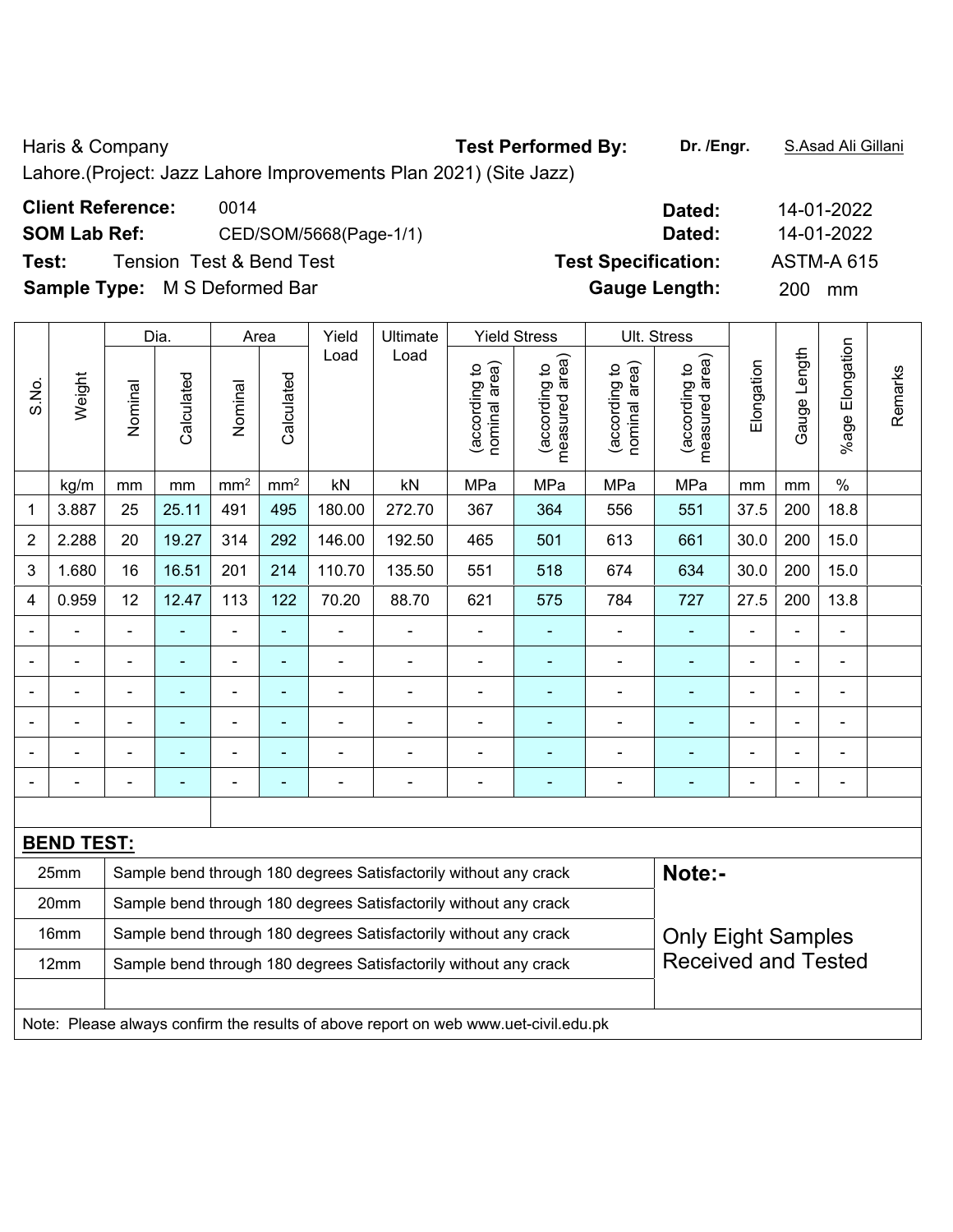PHE:SD Gojra.(Rehabiltation Of Rural Water Supply Scheme Chak No. 354/JB)

| <b>Client Reference:</b><br>03-01-2022<br>Dated: | 193/G                               |                            | <b>SOM Lab</b><br>Ref:<br>Dated: | 5666 (Page-<br>1/3)<br>14-01-2022 |
|--------------------------------------------------|-------------------------------------|----------------------------|----------------------------------|-----------------------------------|
| Test:                                            | <b>Tension Test &amp; Bend Test</b> | <b>Test Specification:</b> | ASTM-A-615                       |                                   |
| <b>Gauge Length:</b>                             | inch<br>8.                          | <b>Sample Type:</b>        | Deformed Bar                     |                                   |

|                |                          |                        | Dia.                     |                          | Area            | Yield          | Ultimate                                                                            |                                | <b>Yield Stress</b>             |                                | Ult. Stress                     |                |                |                 |         |
|----------------|--------------------------|------------------------|--------------------------|--------------------------|-----------------|----------------|-------------------------------------------------------------------------------------|--------------------------------|---------------------------------|--------------------------------|---------------------------------|----------------|----------------|-----------------|---------|
| S.No.          | Weight                   | Nominal                | Calculated               | Nominal                  | Calculated      | Load           | Load                                                                                | nominal area)<br>(according to | (according to<br>measured area) | nominal area)<br>(according to | (according to<br>measured area) | Elongation     | Gauge Length   | %age Elongation | Remarks |
|                | lb/ft                    | $\#$                   | in                       | in <sup>2</sup>          | in <sup>2</sup> | Tons           | Tons                                                                                | psi                            | psi                             | psi                            | psi                             | in             | in             | $\%$            |         |
| 1              | 0.613                    | $\overline{4}$         | 0.479                    | 0.20                     | 0.180           | 6.65           | 7.70                                                                                | 73290                          | 81440                           | 84870                          | 94300                           | 1.10           | 8.0            | 13.8            |         |
| $\overline{2}$ | 0.611                    | 4                      | 0.479                    | 0.20                     | 0.180           | 6.73           | 7.68                                                                                | 74190                          | 82430                           | 84650                          | 94050                           | 1.20           | 8.0            | 15.0            |         |
| Ē,             | ÷,                       | ä,                     | $\blacksquare$           | $\blacksquare$           | $\blacksquare$  | ÷,             | $\overline{a}$                                                                      | ÷,                             | $\blacksquare$                  | $\overline{\phantom{a}}$       | $\blacksquare$                  | $\blacksquare$ | $\blacksquare$ | $\blacksquare$  |         |
|                | $\blacksquare$           |                        | $\blacksquare$           | $\blacksquare$           | ٠               | ä,             | $\blacksquare$                                                                      | $\blacksquare$                 | ä,                              | $\overline{a}$                 | $\blacksquare$                  | $\blacksquare$ | $\blacksquare$ | $\blacksquare$  |         |
|                | $\blacksquare$           |                        | $\blacksquare$           | $\overline{a}$           | ٠               | ÷,             | $\blacksquare$                                                                      | $\blacksquare$                 | $\sim$                          | $\overline{\phantom{0}}$       | $\blacksquare$                  | ٠              | $\blacksquare$ | $\blacksquare$  |         |
|                | $\overline{\phantom{0}}$ |                        |                          | $\overline{\phantom{0}}$ |                 |                | $\blacksquare$                                                                      | ٠                              | ٠                               | $\overline{\phantom{0}}$       | $\blacksquare$                  | ۰              | ٠              | $\blacksquare$  |         |
|                | $\blacksquare$           |                        | ÷                        | $\blacksquare$           | ٠               | ÷              | $\blacksquare$                                                                      | Ē,                             | $\blacksquare$                  | $\blacksquare$                 | $\blacksquare$                  | Ē,             | Ē,             | L,              |         |
| $\blacksquare$ | $\blacksquare$           | $\blacksquare$         | ÷                        | ä,                       | $\blacksquare$  | $\blacksquare$ | $\blacksquare$                                                                      | $\blacksquare$                 | $\blacksquare$                  | $\blacksquare$                 | $\blacksquare$                  | $\blacksquare$ | $\blacksquare$ | $\blacksquare$  |         |
|                | $\blacksquare$           |                        | $\overline{\phantom{a}}$ | $\blacksquare$           | $\blacksquare$  |                | $\blacksquare$                                                                      | $\overline{a}$                 | $\overline{\phantom{a}}$        | $\blacksquare$                 | $\blacksquare$                  | ÷              | Ē,             | $\blacksquare$  |         |
|                | $\blacksquare$           |                        | $\blacksquare$           | $\blacksquare$           | $\blacksquare$  | $\blacksquare$ | $\frac{1}{2}$                                                                       | $\overline{\phantom{a}}$       | $\blacksquare$                  | $\overline{\phantom{a}}$       | $\blacksquare$                  | ÷              | $\blacksquare$ | $\blacksquare$  |         |
|                |                          |                        |                          |                          |                 |                |                                                                                     |                                |                                 |                                |                                 |                |                |                 |         |
|                | <b>BEND TEST:</b>        |                        |                          |                          |                 |                |                                                                                     |                                |                                 |                                |                                 |                |                |                 |         |
|                |                          | No Bend test performed |                          |                          |                 |                |                                                                                     |                                |                                 |                                | Note:-                          |                |                |                 |         |
|                |                          |                        |                          |                          |                 |                |                                                                                     |                                |                                 |                                |                                 |                |                |                 |         |
|                |                          |                        |                          |                          |                 |                |                                                                                     |                                |                                 |                                | <b>Only Two Samples</b>         |                |                |                 |         |
|                |                          |                        |                          |                          |                 |                |                                                                                     |                                |                                 |                                | <b>Received and Tested</b>      |                |                |                 |         |
|                |                          |                        |                          |                          |                 |                | Note: Please always confirm the results of above report on web www.uet-civil.edu.pk |                                |                                 |                                |                                 |                |                |                 |         |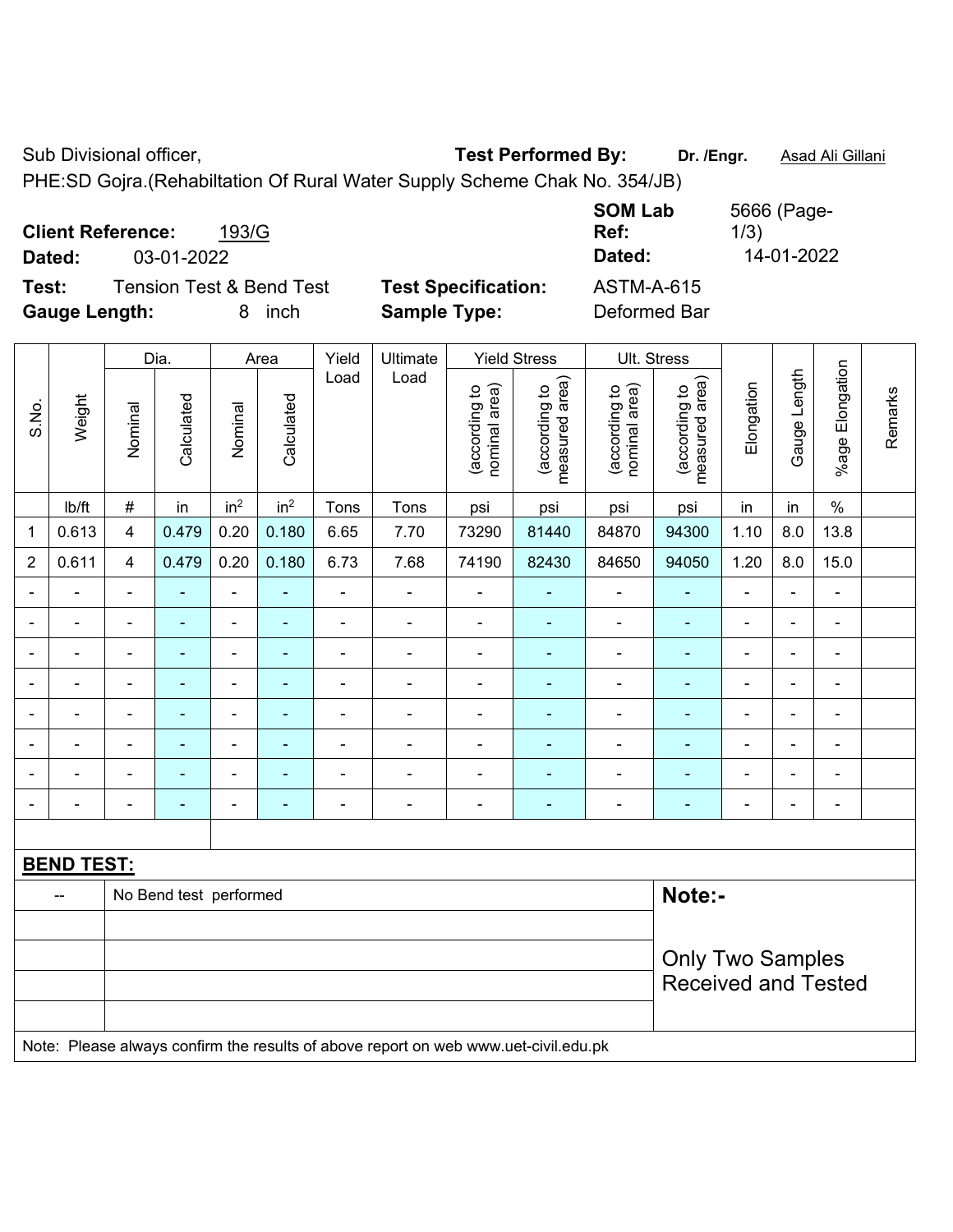PHE:SD Gojra.(Rehabiltation Of Rural Water Supply Scheme Chak No. 353/JB)

| <b>Client Reference:</b><br>194/G<br>03-01-2022<br>Dated:                          |                                                   | <b>SOM Lab</b><br>Ref:<br>Dated:  | 5666 (Page-<br>2/3)<br>14-01-2022 |
|------------------------------------------------------------------------------------|---------------------------------------------------|-----------------------------------|-----------------------------------|
| Test:<br><b>Tension Test &amp; Bend Test</b><br><b>Gauge Length:</b><br>inch<br>8. | <b>Test Specification:</b><br><b>Sample Type:</b> | <b>ASTM-A-615</b><br>Deformed Bar |                                   |

|                          |                                                                                     |                         | Dia.                   |                 | Area                     | Yield          | Ultimate                 |                                | <b>Yield Stress</b>             | Ult. Stress                    |                                 |                          |                |                 |         |
|--------------------------|-------------------------------------------------------------------------------------|-------------------------|------------------------|-----------------|--------------------------|----------------|--------------------------|--------------------------------|---------------------------------|--------------------------------|---------------------------------|--------------------------|----------------|-----------------|---------|
| S.No.                    | Weight                                                                              | Nominal                 | Calculated             | Nominal         | Calculated               | Load           | Load                     | nominal area)<br>(according to | (according to<br>measured area) | nominal area)<br>(according to | measured area)<br>(according to | Elongation               | Gauge Length   | %age Elongation | Remarks |
|                          | Ib/ft                                                                               | $\#$                    | in                     | in <sup>2</sup> | in <sup>2</sup>          | Tons           | Tons                     | psi                            | psi                             | psi                            | psi                             | in                       | in             | $\%$            |         |
| 1                        | 0.613                                                                               | $\overline{\mathbf{4}}$ | 0.479                  | 0.20            | 0.180                    | 6.68           | 7.67                     | 73630                          | 81810                           | 84530                          | 93930                           | 1.00                     | 8.0            | 12.5            |         |
| $\blacksquare$           | ÷.                                                                                  | $\blacksquare$          | ä,                     | $\blacksquare$  | $\blacksquare$           | $\blacksquare$ | $\blacksquare$           | $\blacksquare$                 | $\qquad \qquad \blacksquare$    | $\blacksquare$                 | $\blacksquare$                  | $\blacksquare$           | $\frac{1}{2}$  | $\blacksquare$  |         |
| $\overline{\phantom{0}}$ | $\blacksquare$                                                                      | $\blacksquare$          | $\blacksquare$         | $\blacksquare$  | $\blacksquare$           | $\blacksquare$ | $\blacksquare$           | $\blacksquare$                 | $\qquad \qquad \blacksquare$    | $\overline{\phantom{a}}$       | $\blacksquare$                  | $\blacksquare$           | $\blacksquare$ | $\blacksquare$  |         |
|                          | $\blacksquare$                                                                      | $\blacksquare$          | ÷                      | $\blacksquare$  | $\overline{\phantom{a}}$ | $\blacksquare$ | $\blacksquare$           | $\overline{\phantom{a}}$       | $\blacksquare$                  | $\overline{\phantom{a}}$       | $\blacksquare$                  | $\overline{\phantom{a}}$ | $\blacksquare$ | $\blacksquare$  |         |
| $\blacksquare$           | $\blacksquare$                                                                      | $\blacksquare$          | $\blacksquare$         | $\blacksquare$  | $\blacksquare$           | $\blacksquare$ | $\overline{\phantom{a}}$ | $\blacksquare$                 | ÷                               | $\overline{\phantom{a}}$       | $\blacksquare$                  | $\blacksquare$           | $\blacksquare$ | $\blacksquare$  |         |
|                          | $\blacksquare$                                                                      | $\blacksquare$          | $\blacksquare$         | $\blacksquare$  | $\overline{\phantom{a}}$ | $\blacksquare$ | $\overline{\phantom{a}}$ | $\blacksquare$                 | ÷                               | $\overline{\phantom{a}}$       | $\blacksquare$                  | ÷                        | ÷,             | $\blacksquare$  |         |
|                          |                                                                                     | $\blacksquare$          | ä,                     | $\blacksquare$  | $\blacksquare$           |                | $\blacksquare$           | $\blacksquare$                 | $\blacksquare$                  | $\blacksquare$                 | $\blacksquare$                  | ä,                       | ÷              | $\blacksquare$  |         |
|                          |                                                                                     |                         | $\blacksquare$         | $\blacksquare$  |                          | $\blacksquare$ |                          | $\overline{\phantom{a}}$       |                                 | $\blacksquare$                 | ä,                              |                          | ÷              | Ē,              |         |
|                          | L.                                                                                  |                         | $\blacksquare$         | $\blacksquare$  |                          |                |                          | $\overline{\phantom{a}}$       | $\blacksquare$                  | $\blacksquare$                 | ۰                               | ۰                        | ä,             | $\blacksquare$  |         |
| $\blacksquare$           | $\blacksquare$                                                                      | $\blacksquare$          | $\blacksquare$         | $\blacksquare$  | $\overline{\phantom{a}}$ | $\blacksquare$ | $\overline{\phantom{a}}$ | $\overline{\phantom{a}}$       | $\blacksquare$                  | ÷                              | $\blacksquare$                  | $\blacksquare$           | $\blacksquare$ | $\blacksquare$  |         |
|                          |                                                                                     |                         |                        |                 |                          |                |                          |                                |                                 |                                |                                 |                          |                |                 |         |
|                          | <b>BEND TEST:</b>                                                                   |                         |                        |                 |                          |                |                          |                                |                                 |                                |                                 |                          |                |                 |         |
|                          | ш,                                                                                  |                         | No Bend test performed |                 |                          |                |                          |                                |                                 |                                | Note:-                          |                          |                |                 |         |
|                          |                                                                                     |                         |                        |                 |                          |                |                          |                                |                                 |                                |                                 |                          |                |                 |         |
|                          |                                                                                     | <b>Only One Sample</b>  |                        |                 |                          |                |                          |                                |                                 |                                |                                 |                          |                |                 |         |
|                          |                                                                                     |                         |                        |                 |                          |                |                          |                                |                                 |                                | <b>Received and Tested</b>      |                          |                |                 |         |
|                          |                                                                                     |                         |                        |                 |                          |                |                          |                                |                                 |                                |                                 |                          |                |                 |         |
|                          | Note: Please always confirm the results of above report on web www.uet-civil.edu.pk |                         |                        |                 |                          |                |                          |                                |                                 |                                |                                 |                          |                |                 |         |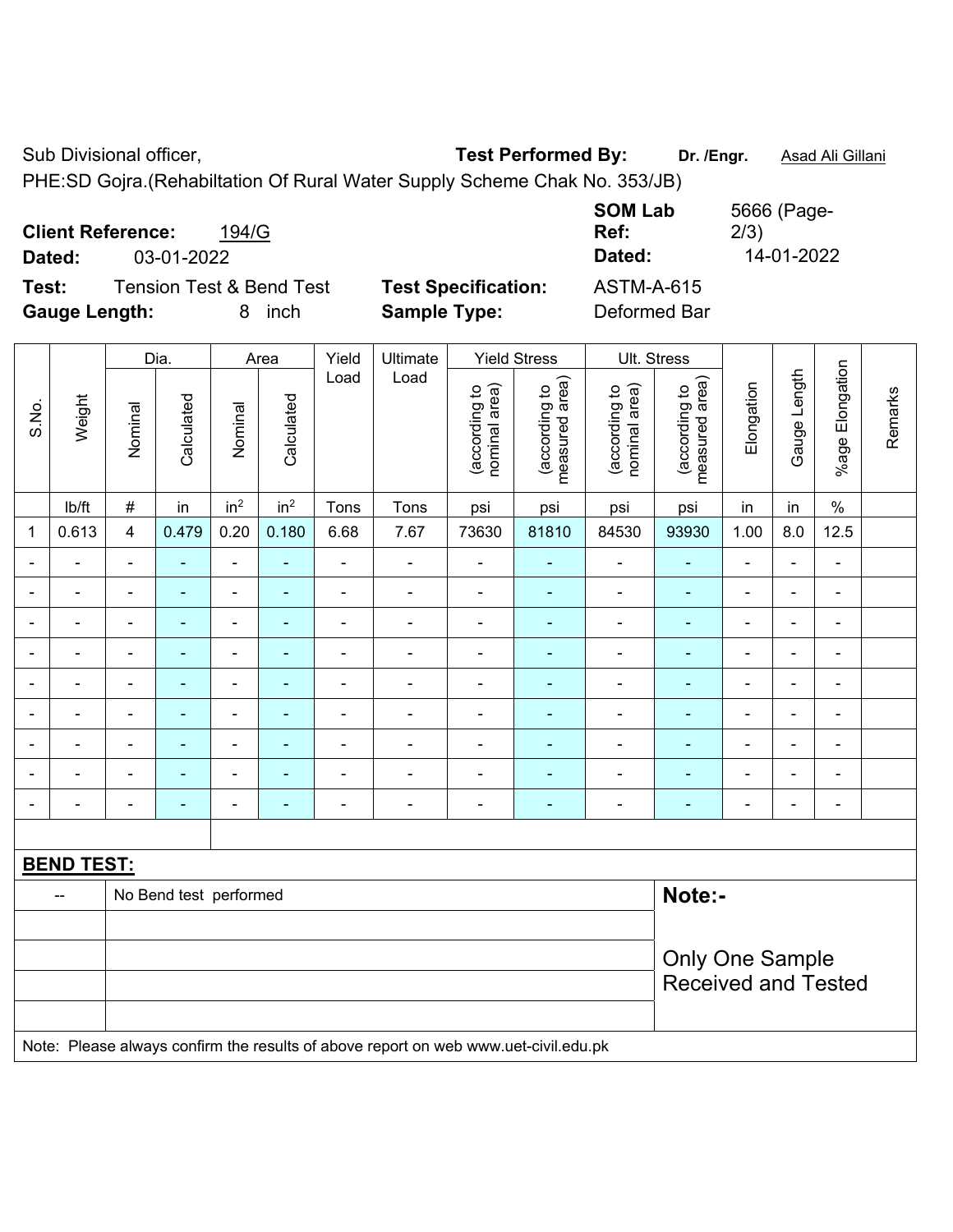PHE:SD Gojra.(Rehabiltation Of Rural Water Supply Scheme Chak No. 282/JB)

| <b>Client Reference:</b><br>Dated: | 03-01-2022               | 195/G     |                            | <b>SOM Lab</b><br>Ref:<br>Dated: | 5666 (Page-<br>3/3)<br>14-01-2022 |
|------------------------------------|--------------------------|-----------|----------------------------|----------------------------------|-----------------------------------|
| Test:                              | Tension Test & Bend Test |           | <b>Test Specification:</b> | <b>ASTM-A-615</b>                |                                   |
| <b>Gauge Length:</b>               |                          | inch<br>8 | <b>Sample Type:</b>        | Deformed Bar                     |                                   |

|                          |                                                                                     |                | Dia.                   |                              | Area                     | Yield          | Ultimate       |                                | <b>Yield Stress</b>             |                                | Ult. Stress                     |                          |                |                          |         |
|--------------------------|-------------------------------------------------------------------------------------|----------------|------------------------|------------------------------|--------------------------|----------------|----------------|--------------------------------|---------------------------------|--------------------------------|---------------------------------|--------------------------|----------------|--------------------------|---------|
| S.No.                    | Weight                                                                              | Nominal        | Calculated             | Nominal                      | Calculated               | Load           | Load           | nominal area)<br>(according to | (according to<br>measured area) | nominal area)<br>(according to | measured area)<br>(according to | Elongation               | Gauge Length   | %age Elongation          | Remarks |
|                          | lb/ft                                                                               | $\#$           | in                     | in <sup>2</sup>              | in <sup>2</sup>          | Tons           | Tons           | psi                            | psi                             | psi                            | psi                             | in                       | in             | $\%$                     |         |
| $\mathbf 1$              | 0.612                                                                               | $\overline{4}$ | 0.479                  | 0.20                         | 0.180                    | 6.78           | 7.72           | 74750                          | 83060                           | 85100                          | 94550                           | 1.00                     | 8.0            | 12.5                     |         |
|                          |                                                                                     | $\blacksquare$ | $\blacksquare$         | $\overline{\phantom{0}}$     | $\blacksquare$           | $\blacksquare$ | ÷,             | $\blacksquare$                 | $\overline{\phantom{0}}$        | $\blacksquare$                 | ٠                               | $\overline{\phantom{a}}$ | ÷,             | $\blacksquare$           |         |
| $\blacksquare$           | $\blacksquare$                                                                      | $\blacksquare$ | $\blacksquare$         | $\qquad \qquad \blacksquare$ | $\blacksquare$           | ä,             | $\blacksquare$ | $\overline{\phantom{a}}$       | $\blacksquare$                  | $\overline{\phantom{a}}$       | ٠                               | $\overline{\phantom{a}}$ | $\blacksquare$ | $\blacksquare$           |         |
| $\overline{\phantom{a}}$ | ÷                                                                                   | $\blacksquare$ | $\blacksquare$         | $\overline{\phantom{0}}$     | $\overline{\phantom{0}}$ | $\blacksquare$ | $\blacksquare$ | $\overline{\phantom{a}}$       | $\blacksquare$                  | $\qquad \qquad \blacksquare$   | ٠                               | $\overline{\phantom{a}}$ | ÷,             | $\blacksquare$           |         |
|                          | $\overline{a}$                                                                      | $\blacksquare$ | $\blacksquare$         | $\qquad \qquad \blacksquare$ | $\blacksquare$           | $\blacksquare$ | $\blacksquare$ | $\overline{\phantom{a}}$       | $\blacksquare$                  | $\qquad \qquad \blacksquare$   | ۰                               | $\blacksquare$           | $\blacksquare$ | $\blacksquare$           |         |
| $\blacksquare$           | $\blacksquare$                                                                      | $\blacksquare$ | $\blacksquare$         | ÷,                           | $\overline{\phantom{0}}$ | ä,             | $\blacksquare$ | $\blacksquare$                 | $\blacksquare$                  | $\overline{\phantom{a}}$       | $\blacksquare$                  | $\overline{\phantom{a}}$ | $\blacksquare$ | $\overline{\phantom{a}}$ |         |
|                          |                                                                                     |                | $\overline{a}$         | $\overline{a}$               |                          |                |                | $\overline{\phantom{0}}$       | $\blacksquare$                  | $\overline{a}$                 | ٠                               | ÷,                       | ÷              | $\blacksquare$           |         |
|                          |                                                                                     | $\blacksquare$ |                        | ÷                            |                          |                |                | $\blacksquare$                 |                                 |                                | $\blacksquare$                  |                          | ÷              | $\blacksquare$           |         |
|                          |                                                                                     |                | $\blacksquare$         | $\overline{\phantom{a}}$     |                          | $\blacksquare$ |                | $\overline{\phantom{a}}$       |                                 |                                | $\blacksquare$                  | ۰                        | $\blacksquare$ | $\overline{\phantom{a}}$ |         |
| $\blacksquare$           |                                                                                     | $\blacksquare$ | ÷                      | $\overline{\phantom{a}}$     | $\blacksquare$           | $\blacksquare$ | $\blacksquare$ | $\overline{\phantom{a}}$       | $\blacksquare$                  | $\overline{\phantom{a}}$       | ٠                               | $\blacksquare$           | $\blacksquare$ | $\blacksquare$           |         |
|                          |                                                                                     |                |                        |                              |                          |                |                |                                |                                 |                                |                                 |                          |                |                          |         |
|                          | <b>BEND TEST:</b>                                                                   |                |                        |                              |                          |                |                |                                |                                 |                                |                                 |                          |                |                          |         |
|                          | --                                                                                  |                | No Bend test performed |                              |                          |                |                |                                |                                 |                                | Note:-                          |                          |                |                          |         |
|                          |                                                                                     |                |                        |                              |                          |                |                |                                |                                 |                                |                                 |                          |                |                          |         |
|                          |                                                                                     |                |                        |                              |                          |                |                |                                |                                 |                                | <b>Only One Sample</b>          |                          |                |                          |         |
|                          |                                                                                     |                |                        |                              |                          |                |                |                                |                                 |                                | <b>Received and Tested</b>      |                          |                |                          |         |
|                          |                                                                                     |                |                        |                              |                          |                |                |                                |                                 |                                |                                 |                          |                |                          |         |
|                          | Note: Please always confirm the results of above report on web www.uet-civil.edu.pk |                |                        |                              |                          |                |                |                                |                                 |                                |                                 |                          |                |                          |         |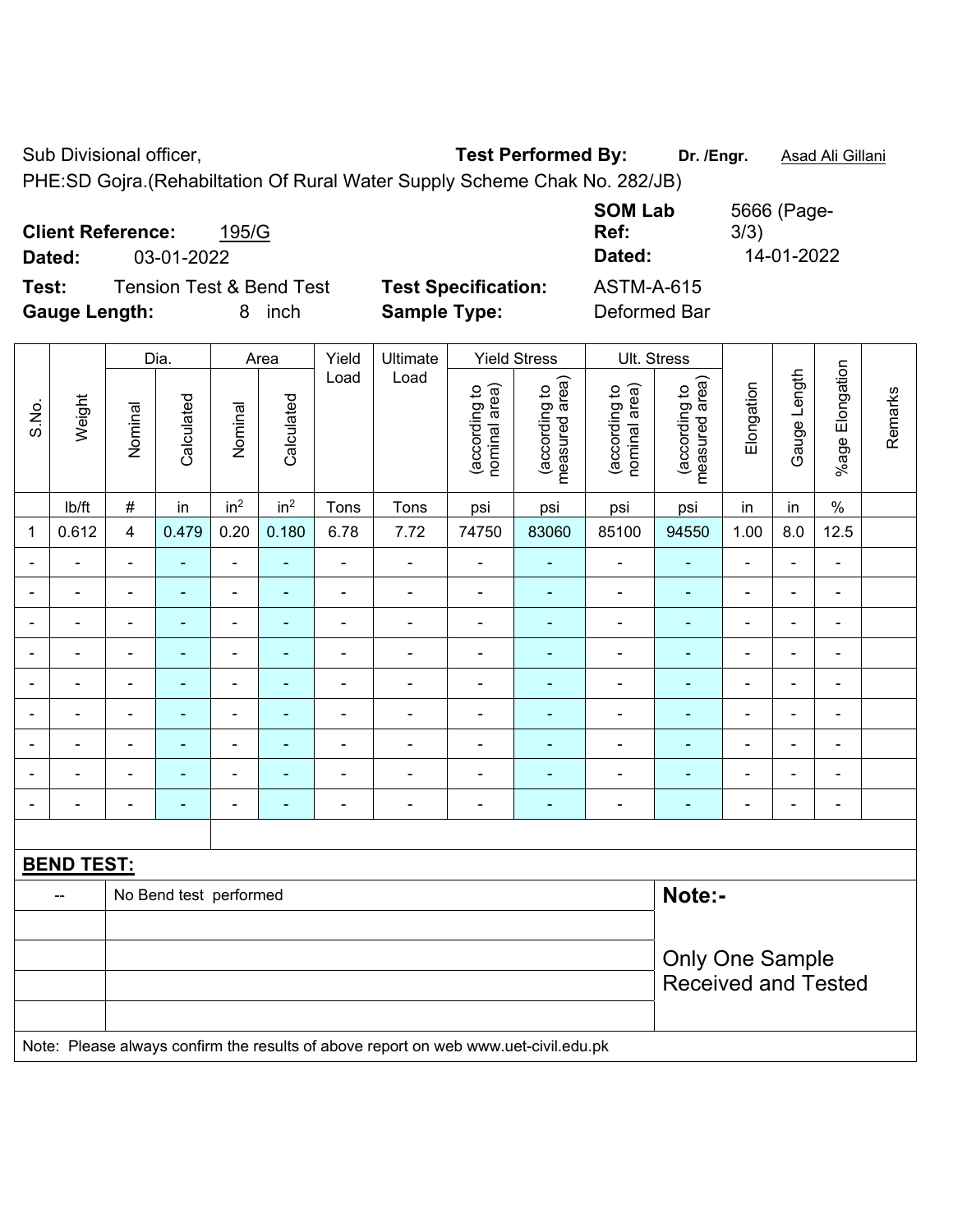Muhammad Shahbaz **Test Performed By: Dr. /Engr.** S.Asad Ali Gillani Imperium Hospitality (Pvt) Ltd. Lahore.

| <b>Client Reference:</b> | IHPL/Steel/0164 | Ref:   | . .<br>1/2) |
|--------------------------|-----------------|--------|-------------|
| Dated:                   | 14-01-2022      | Dated: | 14-01-2022  |

**Test:** Tension Test & Bend Test **Test Specification: Gauge Length:** 8 inch **Sample Type:** Deformed Bar

| <b>SOM Lab</b><br>Ref: | 5667 (Page-<br>1/2) |
|------------------------|---------------------|
| Dated:                 | 14-01-2022          |
| <b>ASTM-A-615</b>      |                     |

| S.No.          | Weight               | Dia.                                                             |                | Area            |                 | Yield          | Ultimate                                                                            | <b>Yield Stress</b>                                    |                                 | Ult. Stress                    |                                 |                |                |                          |         |
|----------------|----------------------|------------------------------------------------------------------|----------------|-----------------|-----------------|----------------|-------------------------------------------------------------------------------------|--------------------------------------------------------|---------------------------------|--------------------------------|---------------------------------|----------------|----------------|--------------------------|---------|
|                |                      | Nominal                                                          | Calculated     | Nominal         | Calculated      | Load           | Load                                                                                | nominal area)<br>(according to                         | (according to<br>measured area) | (according to<br>nominal area) | (according to<br>measured area) | Elongation     | Gauge Length   | Elongation<br>$%$ age l  | Remarks |
|                | Ib/ft                | $\#$                                                             | in             | in <sup>2</sup> | in <sup>2</sup> | Tons           | Tons                                                                                | psi                                                    | psi                             | psi                            | psi                             | in             | in             | $\%$                     |         |
| 1              | 0.666                | 4                                                                | 0.500          | 0.20            | 0.196           | 6.30           | 8.90                                                                                | 69470                                                  | 70890                           | 98130                          | 100140                          | 1.00           | 8.0            | 12.5                     |         |
| $\overline{2}$ | 0.662                | 4                                                                | 0.498          | 0.20            | 0.195           | 6.39           | 8.80                                                                                | 70480                                                  | 72290                           | 97010                          | 99500                           | 1.00           | 8.0            | 12.5                     |         |
| 3              | 0.663                | $\overline{4}$                                                   | 0.498          | 0.20            | 0.195           | 6.60           | 8.90                                                                                | 72730                                                  | 74600                           | 98130                          | 100650                          | 1.00           | 8.0            | 12.5                     |         |
|                |                      |                                                                  |                |                 |                 |                |                                                                                     |                                                        |                                 | ä,                             |                                 |                |                | $\overline{a}$           |         |
|                |                      | ä,                                                               |                | $\blacksquare$  |                 |                | $\blacksquare$                                                                      | Ē,                                                     |                                 | $\blacksquare$                 | ä,                              |                |                |                          |         |
|                |                      |                                                                  |                |                 |                 |                |                                                                                     |                                                        |                                 |                                |                                 |                |                |                          |         |
| $\blacksquare$ |                      | $\overline{\phantom{0}}$                                         | $\blacksquare$ | $\blacksquare$  |                 | ٠              | $\blacksquare$                                                                      | $\blacksquare$                                         |                                 | $\blacksquare$                 | ۰                               | $\blacksquare$ |                | $\overline{\phantom{0}}$ |         |
| $\blacksquare$ |                      | $\blacksquare$                                                   | $\blacksquare$ | $\blacksquare$  |                 | $\blacksquare$ | $\blacksquare$                                                                      | $\blacksquare$                                         | ٠                               | $\overline{\phantom{a}}$       | ۰                               | $\blacksquare$ | $\blacksquare$ | $\blacksquare$           |         |
| $\blacksquare$ | $\blacksquare$       | ä,                                                               | $\blacksquare$ | $\blacksquare$  |                 | $\blacksquare$ | $\blacksquare$                                                                      | Ē,                                                     |                                 | $\overline{\phantom{a}}$       | ۰                               | ä,             |                | $\blacksquare$           |         |
|                |                      | ä,                                                               | $\blacksquare$ |                 |                 | Ē,             | $\blacksquare$                                                                      |                                                        |                                 | ÷                              | L,                              | $\blacksquare$ |                | $\blacksquare$           |         |
|                | <b>Witnessed By:</b> |                                                                  |                |                 |                 |                | Engr.Rafi Ullah (IHPL) & Uzair Ahmad Khan, (Kingcrete Builders)                     |                                                        |                                 |                                |                                 |                |                |                          |         |
|                | <b>BEND TEST:</b>    |                                                                  |                |                 |                 |                |                                                                                     |                                                        |                                 |                                |                                 |                |                |                          |         |
|                | #4                   | Sample bend through 180 degrees Satisfactorily without any crack |                |                 |                 |                |                                                                                     |                                                        |                                 |                                | Note:-                          |                |                |                          |         |
| #4             |                      | Sample bend through 180 degrees Satisfactorily without any crack |                |                 |                 |                |                                                                                     |                                                        |                                 |                                |                                 |                |                |                          |         |
|                |                      |                                                                  |                |                 |                 |                |                                                                                     | <b>Only Five Samples</b><br><b>Received and Tested</b> |                                 |                                |                                 |                |                |                          |         |
|                |                      |                                                                  |                |                 |                 |                | Note: Please always confirm the results of above report on web www.uet-civil.edu.pk |                                                        |                                 |                                |                                 |                |                |                          |         |